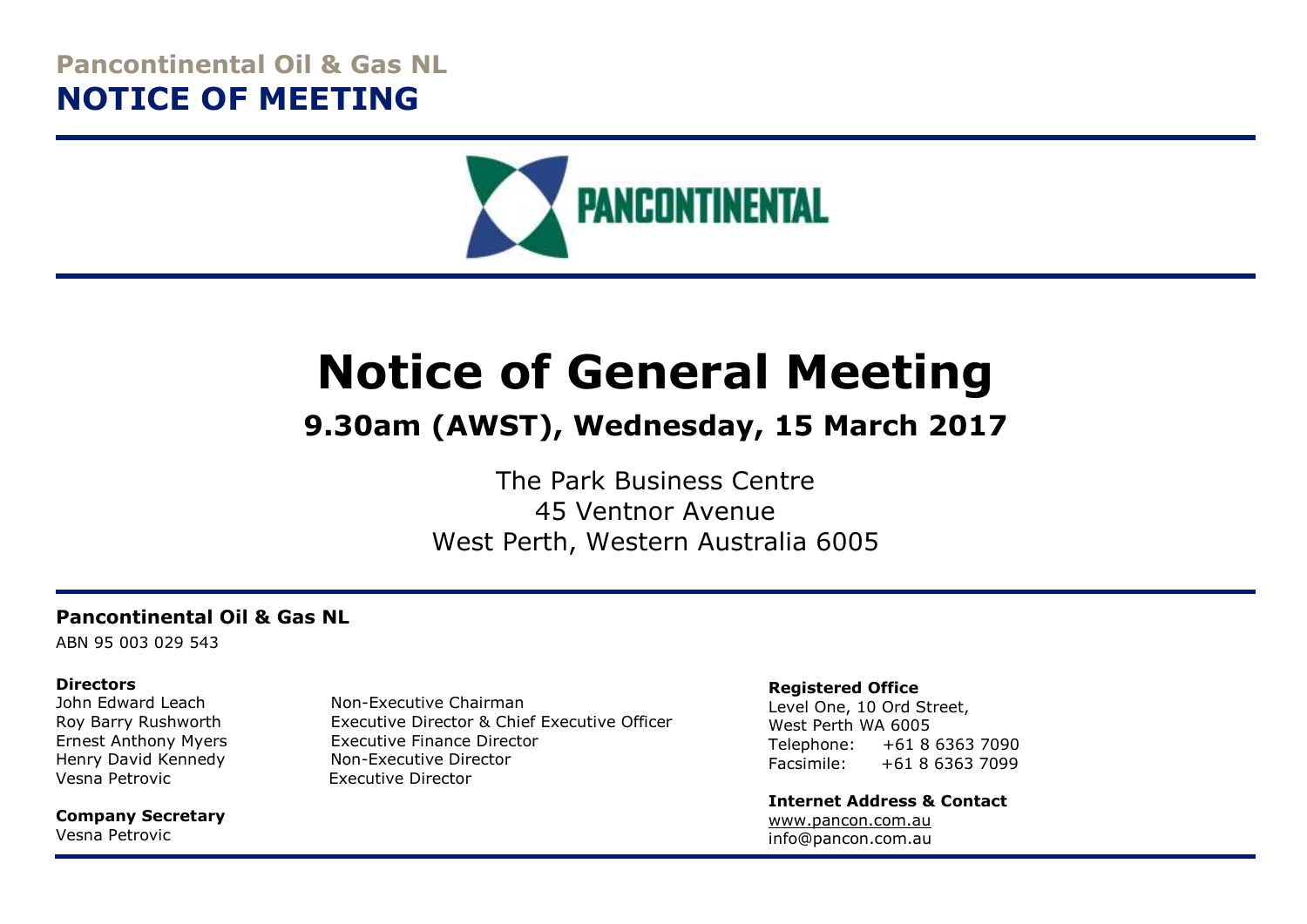# **Pancontinental Oil & Gas NL NOTICE OF MEETING**

| A General Meeting of Pancontinental Oil & Gas NL<br>("Pancontinental" or the "Company") will be held at<br>The Park Business Centre,<br>45 Ventnor Avenue, West Perth, Western Australia 6005<br>at 9.30am (AWST), Wednesday, 15 March 2017. |                                                                                                                                                                                                                                                                                                                     |                              |                                                          |  |  |
|----------------------------------------------------------------------------------------------------------------------------------------------------------------------------------------------------------------------------------------------|---------------------------------------------------------------------------------------------------------------------------------------------------------------------------------------------------------------------------------------------------------------------------------------------------------------------|------------------------------|----------------------------------------------------------|--|--|
| <b>Items of business</b>                                                                                                                                                                                                                     |                                                                                                                                                                                                                                                                                                                     | <b>Type of</b><br>resolution | <b>Voting restrictions</b><br>and further<br>information |  |  |
| <b>ORDINARY BUSINESS</b>                                                                                                                                                                                                                     |                                                                                                                                                                                                                                                                                                                     |                              |                                                          |  |  |
| 1. Ratification of Placement carried out<br>under Listing Rule 7.1                                                                                                                                                                           | That, pursuant to and in accordance with ASX Listing Rule 7.4 and<br>for all other purposes, Shareholders ratify the allotment and issue<br>of 256,666,679 Shares each at an issue price of 0.3 cents per<br>Share on the terms and conditions in the Explanatory Notes.                                            | Ordinary<br>Resolution       | Page 4                                                   |  |  |
| 2. Approval for Mr Henry David Kennedy<br>to participate in Placement                                                                                                                                                                        | That, pursuant to and in accordance with ASX Listing Rule 10.11<br>and for all other purposes, Shareholders approve the issue of up to<br>66,666,666 Shares each at an issue price of 0.3 cents per Share to<br>Mr Henry David Kennedy and/or his nominees on the terms and<br>conditions in the Explanatory Notes. | Ordinary<br>Resolution       | Page 5                                                   |  |  |
| 3. Approval for Mr Roy Barry Rushworth<br>to participate in Placement                                                                                                                                                                        | That, pursuant to and in accordance with ASX Listing Rule 10.11<br>and for all other purposes, Shareholders approve the issue of up to<br>10,000,000 Shares each at an issue price of 0.3 cents per Share to<br>Mr Roy Barry Rushworth and/or his nominees on the terms and<br>conditions in the Explanatory Notes. | Ordinary<br>Resolution       | Page 5                                                   |  |  |

**Terms used in this Notice and the Explanatory Notes are defined in the glossary on page 6.**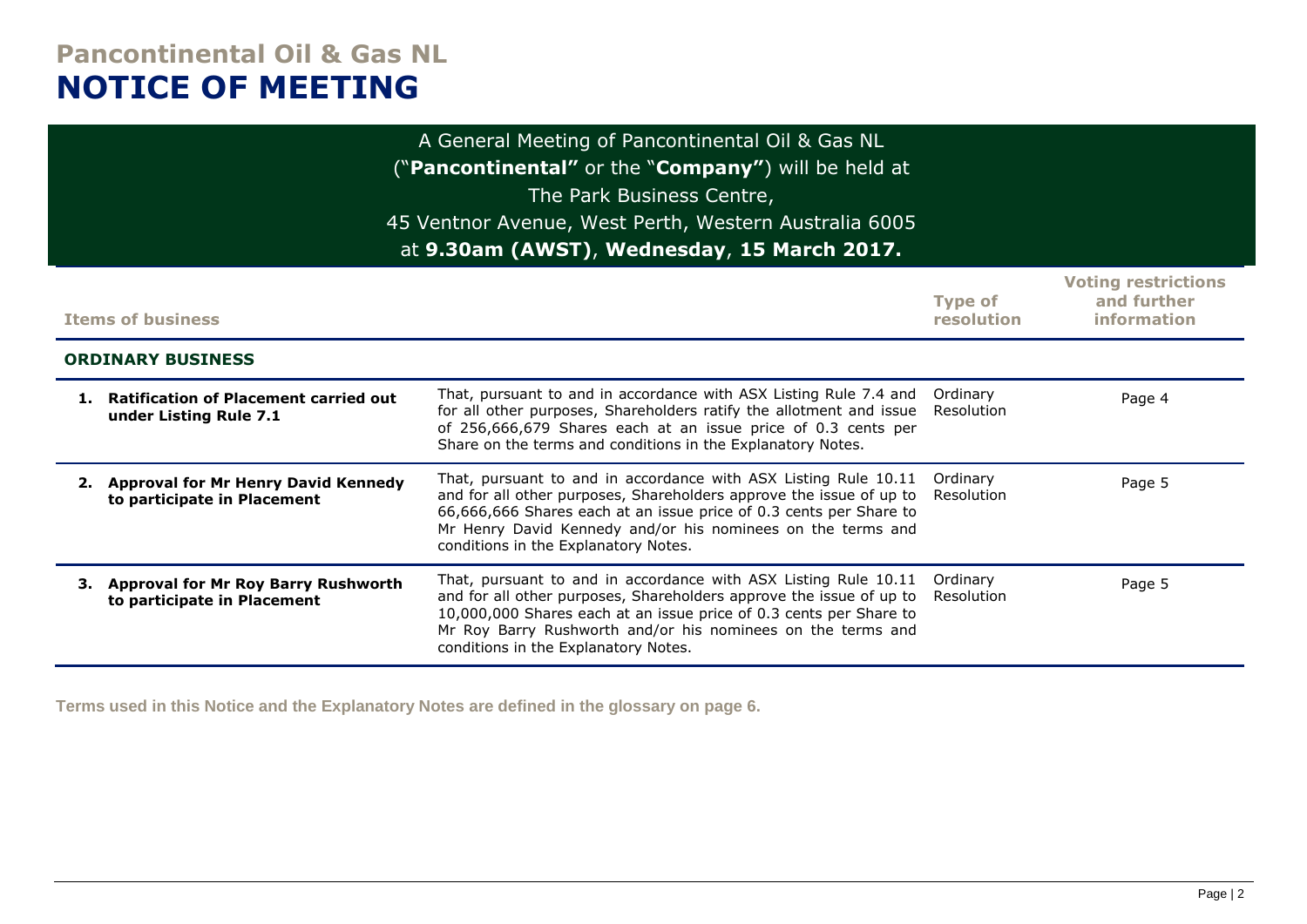# **Pancontinental Oil & Gas NL NOTICE OF MEETING**

#### **VOTING**

#### **Voting Record Date**

Shareholders recorded on the Company's register of members at 9.30am (AWST) on Monday, 13 March 2017 will be entitled to vote at the General Meeting.

#### **Becoming a Shareholder**

Shareholders who become registered Shareholders after the date of dispatch of this Notice and who wish to vote at the General Meeting by proxy should call +61 8 6363 7090 to request a Proxy Form.

Shareholders who become beneficial shareholders of Shares by acquiring Shares after the date of dispatch of this Notice and who wish to vote at the General Meeting by proxy should contact their broker or intermediary for instructions on how to do so.

#### **How to vote**

Shareholders can vote in one of two ways:

- by attending the General Meeting and voting; or
- by appointing a proxy to attend and vote on their behalf.

The voting prohibitions and exclusions for each Item are set out in the Explanatory Notes to this Notice.

Shareholders are asked to arrive at the venue 30 minutes prior to the time designated for the General Meeting, if possible, so that the Company may check their Shareholding against the Company's share register and note attendances.

#### **PROXY FORMS**

#### **Proxy Form**

Enclosed with this Notice is a personalised Proxy Form. The Proxy Form allows Shareholders not attending the General Meeting to either lodge their vote directly or appoint a proxy to vote on their behalf.

If you hold Shares in more than one capacity, please be sure to complete the Proxy Form relevant to each holding.

#### **Appointing proxies**

Shareholders who are entitled to attend and vote at the General Meeting may appoint a proxy to act generally at the General Meeting on their behalf, and to vote.

To appoint a proxy, the attached Proxy Form should be completed and lodged in accordance with the instructions on that form. A proxy or nominee need not be a Shareholder of the Company.

A Shareholder entitled to attend and cast two or more votes can appoint up to two proxies, and should specify the proportion or number of votes each proxy or nominee is appointed to exercise, failing which each proxy may exercise half the votes.

If no proportion or number is specified, each proxy or nominee may exercise half of the Shareholder's votes. If you wish to appoint two proxies or two nominees, please call +61 8 6363 7090 and request an additional Proxy Form.

Any directed proxies that are not voted on a poll at the General Meeting will automatically default to the Chair, who is required to vote proxies as directed.

A corporate Shareholder or proxy must appoint a person as its corporate representative.

Any undirected proxy given to the Chair by a Shareholder entitled to vote on those Items will be voted by the Chair in favour of those Items in accordance with the express authorisation on the Proxy Form.

The Chair intends to vote all valid undirected proxies for all other Items in favour of those Items, subject to the voting prohibitions and exclusions set out in this Notice.

#### **Power of attorney and corporate representatives**

If the Proxy Form is signed by an attorney, the power of attorney or a certified copy must be sent with the Proxy Form.

A body corporate member or proxy may elect to appoint a representative, rather than a proxy. In such circumstances, written proof of the representative's appointment must be lodged with, or presented to, the Company before the General Meeting.

A body corporate appointed as a proxy must also lodge a Certificate of Appointment of a Corporate Representative.

#### **LODGING PROXY FORMS**

#### **Deadline**

Proxy Forms must be received by 9.30am (AWST) on Monday, 13 March 2017.

#### **How to lodge Proxy Forms**

You can lodge your Proxy Forms:

**Mail**: to the Company at PO Box 1154, West Perth, WA 6872.

**Facsimile**: to the Company on +61 8 6363 7099.

Further details on how to lodge your Proxy Form can be found on the Proxy Form.

**By hand**: to the Company at Level 1, 10 Ord Street, West Perth, WA 6005.

#### **ENQUIRIES**

Shareholders are invited to contact the Company Secretary by email at [info@pancon.com.au](mailto:info@pancon.com.au) or by telephone on  $+61$  8 6363 7090 if they have any queries in respect of the matters set out in these documents.

#### **By order of the Board of Directors**

#### **Vesna Petrovic Company Secretary**

9 February 2017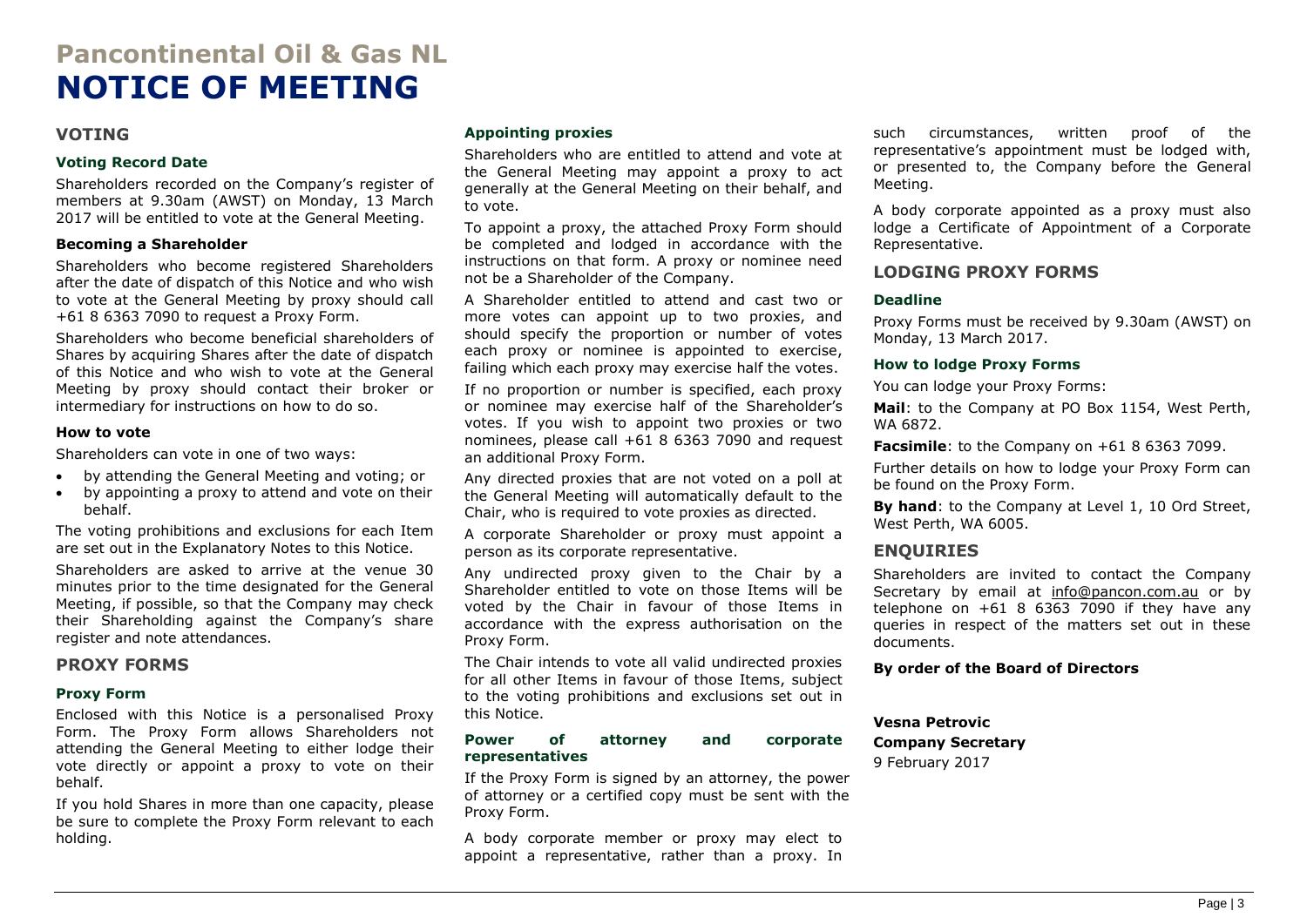# **Pancontinental Oil & Gas NL EXPLANATORY NOTES**

#### **BACKGROUND**

On 18 January 2017, the Company announced a capital raising of approximately \$1 million (before costs) comprising the issue of up to 333 million fully paid ordinary shares in the Company to sophisticated and professional investors of Harleys Limited and Peel Hunt LLP and to two Directors of the Company (Mr Henry David Kennedy and Mr Roy Barry Rushworth) at 0.3 cents per Share (**Placement**).

The purpose of the Placement was to fund the cash call costs associated with Namibia PEL 37 for the years 2014-2016, further exploration costs in respect of Namibia PEL 37 and for general working capital requirements and other payables.

Details of the Placement are as follows:

| <b>Transaction</b>                                                       | <b>Shares</b> |
|--------------------------------------------------------------------------|---------------|
| Placement under existing ASX Listing<br>Rule 7.1 capacity                | 256,666,679   |
| Placement to Mr Kennedy (subject to<br>obtaining Shareholder approval)   | 66,666,666    |
| Placement to Mr Rushworth (subject to<br>obtaining Shareholder approval) | 10,000,000    |
|                                                                          |               |
| <b>Total proposed Shares to be issued</b>                                | 333,333,345   |

| Total Dioposed Shares to be issued | <u>,,,,,,,,,,,,,</u> |
|------------------------------------|----------------------|
| Total proposed funds to be raised  | \$1,000,000          |
| (at 0.3 cents per Share)           |                      |

The Placement comprises two tranches, namely:

(a) 256,666,679 Shares issued pursuant to the Company's placement capacity under ASX Listing Rule 7.1 (**Tranche 1**), which Shareholders are being asked by Item 1 to ratify under ASX Listing Rule 7.4 so that the issue of those Shares does not count towards the Company's 15% placement capacity under ASX Listing Rule 7.1; and

(b) 66,666,666 Shares to Mr Henry David Kennedy and 10,000,000 Shares to Mr Roy Barry Rushworth and/or their nominees, which Shareholders are being asked by Items 2 and 3 (respectively) to approve for the purposes of ASX Listing Rule 10.11.

#### **ITEM 1 – RATIFICATION OF PLACEMENT CARRIED OUT UNDER LISTING RULE 7.1**

Item 1 seeks the approval of Shareholders under Listing Rule 7.4 to ratify the issue of 256,666,679 Shares at an issue price of 0.3 cents per Share to sophisticated and professional investors under the Placement without shareholder approval pursuant to the Company's 15% placement capacity under ASX Listing Rule 7.1.

ASX Listing Rule 7.1 provides that a company must not, subject to specified exceptions, issue or agree to issue more equity securities during any 12 month period than that amount which represents 15% of the number of fully paid ordinary securities on issue at the commencement of that 12 month period calculated in accordance with the formula prescribed by Listing Rule 7.1.

ASX Listing Rule 7.4 permits the ratification of previous issues of securities made without prior Shareholder approval provided the issue did not breach the 15% threshold set by ASX Listing Rule 7.1.

The effect of such ratification is to restore a company's maximum discretionary power to issue further equity securities up to 15% of the issued capital of the Company without requiring prior Shareholder approval.

The Company confirms that the issue and allotment of Shares under Tranche 1 did not breach ASX Listing Rule 7.1. The Company also confirms that the sophisticated and professional investors who participated in Tranche 1 of the Placement are not related parties of the Company.

#### **Specific information required by ASX Listing Rule 7.5**

For the purposes of ASX Listing Rule 7.5, information regarding Tranche 1 of the Placement which is the subject of Item 1 is provided as follows:

- (a) 256,666,679 Shares were issued;
- (b) the Shares were issued at a price of 0.3 cents per Share;
- (c) the Shares were issued as fully paid ordinary Shares which rank equally with the existing shares on issue;
- (d) the Shares were issued to sophisticated and professional investor clients of Hartleys Limited and Peel Hunt LLP; and

(e) the funds raised will be used to fund:

- a. cash call costs in regard to Namibia PEL 37 for the years 2014-2016;
- b. further exploration costs in respect of Namibia PEL 37; and
- c. general working capital and other payables.

#### **Voting exclusions for Item 1**

The Company will disregard any votes cast on Item 1 by a person (or any associates of such a person) who participated in Tranche 1 of the Placement.

However, the Company need not disregard a vote if:

- it is cast by a person as proxy for a person who is entitled to vote, in accordance with the directions on the proxy form; or
- it is cast by the Chair as proxy for a person who is entitled to vote, in accordance with a direction on the proxy form as the proxy decides.

#### **Board recommendation**

The Board unanimously recommends that Shareholders vote **in favour** of Item 1.

The Chair intends to vote undirected proxies in favour of Item 1.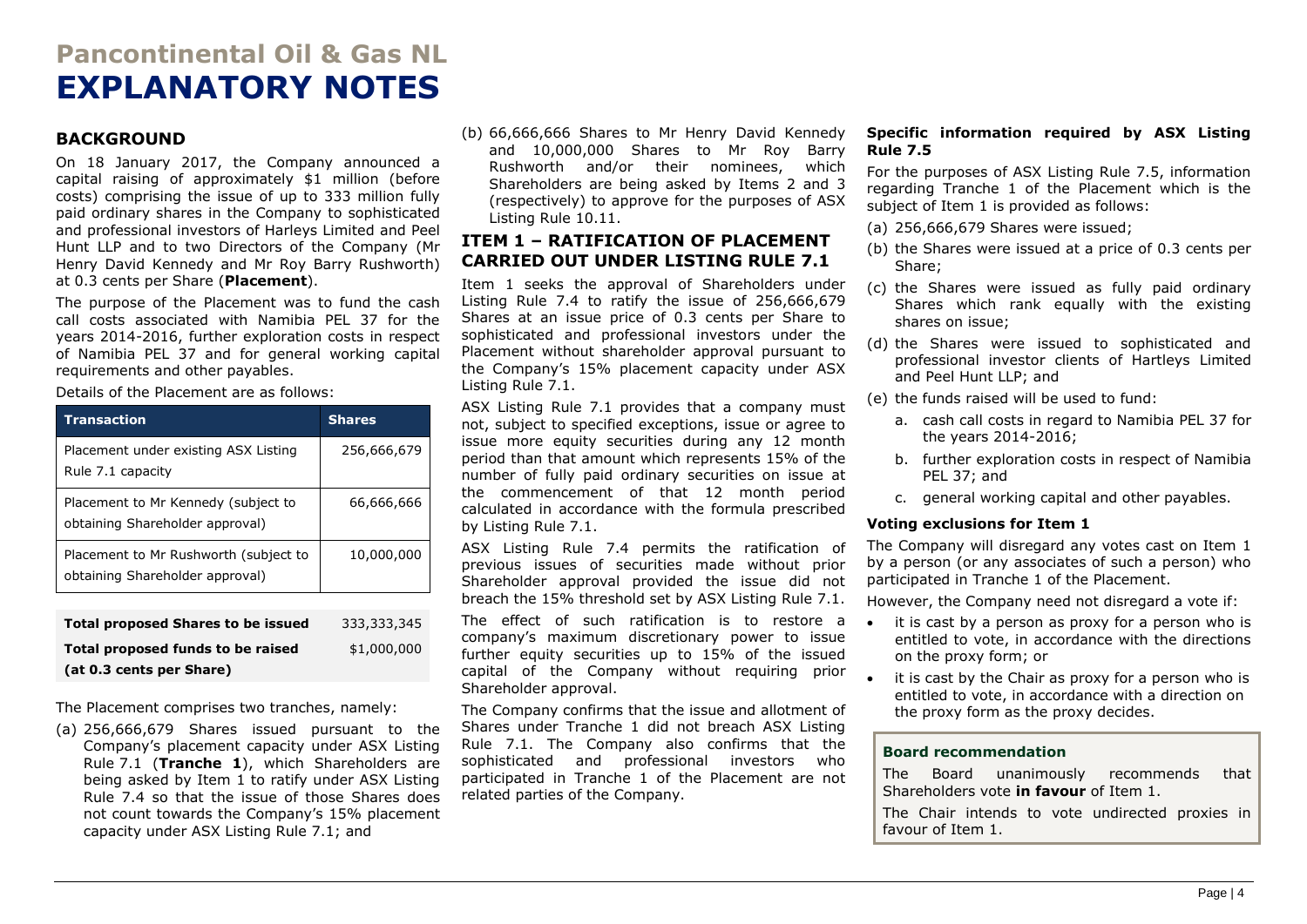### **DIRECTORS TO PARTICIPATE IN PLACEMENT**

Items 2 and 3 seek the approval of Shareholders pursuant to ASX Listing Rule 10.11 to enable Mr Henry David Kennedy and Mr Roy Barry Rushworth (respectively) and/or their nominees to participate in the Placement on the same terms and conditions as the subscribers under Tranche 1 of the Placement.

Shareholder approval is required under ASX Listing Rule 10.11 due to Mr Kennedy and Mr Rushworth holding Director positions in the Company and as such, each are considered a related party of the Company for the purposes of the ASX Listing Rules.

In the absence of an applicable exception, ASX Listing Rule 10.11 restricts the Company's ability to issue equity securities to a related party unless approval is obtained from Shareholders. No exceptions apply in this instance.

If Shareholders approve Items 2 and 3, separate approval will not be required under ASX Listing Rule 7.1 for the issue of Shares to Mr Kennedy (under Item 2) and Mr Rushworth (under Item 3) and/or their nominees under the Placement, as approval is already being obtained under ASX Listing Rule 10.11.

Accordingly, the effect of passing Item 2 and Item 3 will be that the issue of those Shares to each of Mr Henry David Kennedy and Mr Roy Barry Rushworth and/or their nominees will not count toward the Company's 15% placement capacity under Listing Rule 7.1.

#### **Chapter 2E of the Corporations Act**

Chapter 2E of the Corporations Act regulates the provision of financial benefits to related parties by a public company.

The issue of Shares to Directors constitutes the provision of a financial benefit to a related party. Section 229 of the Corporations Act, as an example of a financial benefit, includes the issuing of securities to a related party. The Corporations Act defines "related party" widely, and includes the directors of a company.

Chapter 2E of the Corporations Act prohibits the Company from giving a financial benefit to a related party of the Company unless:

- **ITEMS 2 and 3 – APPROVAL FOR**  (a) the giving of the financial benefit falls within an (c) the Company will issue the Shares as soon as exception to the provision; or
	- (b) prior shareholder approval is obtained for the giving of the financial benefit.

It is the view of the Board that Shareholder approval under Chapter 2E of the Corporations Act is not required for the issue of Shares to Mr Kennedy (under Item 2) or Mr Rushworth (under Item 3) and/or their nominees, as the issue of Shares falls within the exception under section 210 of the Corporations Act.

Section 210 of the Corporations Act provides that shareholder approval is not required for a company to give a financial benefit on terms that:

- (a) would be reasonable in the circumstances if the public company and the related party were dealing at arm's length; or
- (b) are on terms that are less favourable to the related party than would be given if the parties were dealing at arm's length.

In forming this view, the Board noted that the price of the Shares proposed to be issued to Mr Kennedy (under Item 2) and Mr Rushworth (under Item 3) and/or their nominees is the same as the price of the Shares issued under Tranche 1 of the Placement which was set by Hartleys Limited, having regard for current market conditions and demand.

#### **Specific information required by ASX Listing Rule 10.13**

ASX Listing Rule 10.13 requires that the following information be provided to Shareholders for the purpose of obtaining Shareholder approval for the issue of Shares to Mr Kennedy (under Item 2) and Mr Rushworth (under Item 3) and/or their nominees pursuant to ASX Listing Rule 10.11:

(a) the Shares will be issued to:

- a. Mr Kennedy and/or his nominees (under Item 2); and
- b. Mr Rushworth and/or his nominees (under Item 3).
- (b) the maximum number of Shares to be issued to:
	- a. Mr Kennedy and/or his nominees (under Item 2) will be 66,666,666; and
	- b. Mr Rushworth and/or his nominees (under Item 3) will be 10,000,000.
- practicable following receipt of Shareholder approval, and in any event no later than 1 month after the date of the General Meeting (or such later date as permitted by any ASX waiver or modification of the ASX Listing Rules);
- (d) the Shares will be issued at 0.3 cents per Share, being the same price as the Shares issued to unrelated parties under Tranche 1 of the Placement (which are the subject of Item 1);
- (e) the Shares will be fully paid ordinary Shares and will rank equally with the existing Shares on issue; and
- (f) the funds raised will be used to fund:
	- a. cash call costs in regard to Namibia PEL 37 for the years 2014-2016;
	- b. further exploration costs in respect of Namibia PEL 37; and
	- c. general working capital and other payables.

#### **Voting exclusions**

The Company will disregard any votes cast on Item 2 by Mr Kennedy (or any of his associates) and on Item 3 by Mr Rushworth (or any of his associates).

However, the Company need not disregard a vote if:

- it is cast by a person as proxy for a person who is entitled to vote, in accordance with the directions on the proxy form; or
- it is cast by the Chair as proxy for a person who is entitled to vote, in accordance with a direction on the proxy form to vote as the proxy decides.

#### **Board recommendation**

The Board (other than Mr Kennedy in relation to Item 2 and Mr Rushworth in relation to Item 3) recommends that Shareholders vote **in favour** of Items 2 and 3.

The Chair intends to vote undirected proxies in favour Items 2 and 3.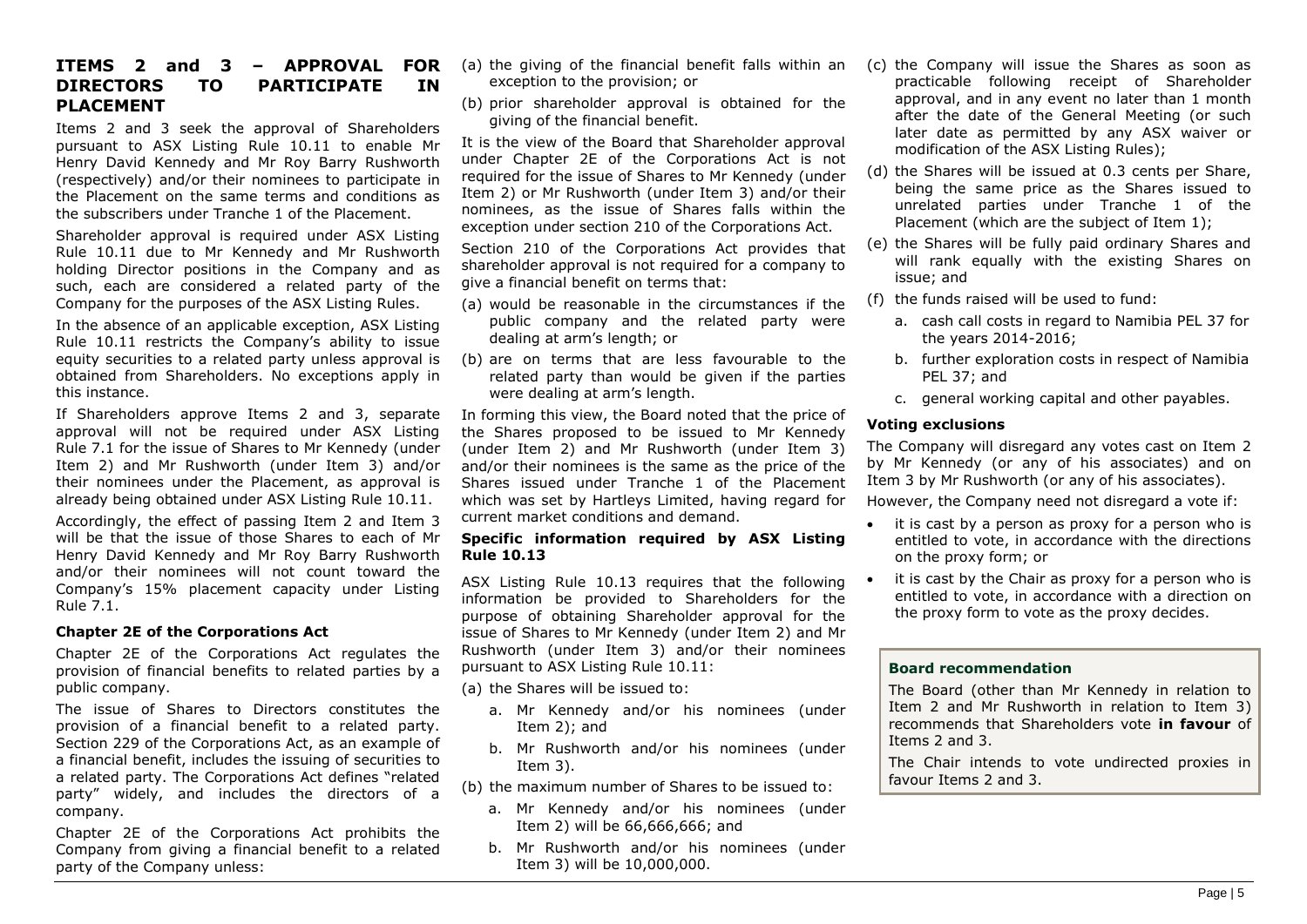# **Pancontinental Oil & Gas NL GLOSSARY**

| $A$$ or \$                                            | Australian dollars.                                                                                                                                                                                                   | <b>Listing Rules</b>                            | The listing rules of the ASX.                                                            |
|-------------------------------------------------------|-----------------------------------------------------------------------------------------------------------------------------------------------------------------------------------------------------------------------|-------------------------------------------------|------------------------------------------------------------------------------------------|
| <b>ASX</b>                                            | ASX Limited (ABN 98 008 624<br>691), or as the<br>context<br>requires, the financial market                                                                                                                           | <b>Notice or</b><br><b>Notice of</b><br>Meeting | The Notice of Meeting and the<br>Explanatory Notes.                                      |
| <b>AWST</b>                                           | operated by it.<br>Australian Western<br>Standard<br>Time.                                                                                                                                                            | Ordinary<br><b>Resolution</b>                   | A resolution that must be<br>passed by at least 50% of the<br>votes cast by Shareholders |
| <b>Board</b>                                          | The board of Directors of the<br>Company.                                                                                                                                                                             |                                                 | in<br>favour<br>of<br>being<br>the<br>resolution.                                        |
| <b>Chair</b>                                          | The chair<br>of the<br>General<br>Meeting.                                                                                                                                                                            | <b>Placement</b>                                | Has the meaning given to it in<br>the "Background" section on<br>page 4.                 |
| <b>Company</b> or<br><b>Pancontinental</b>            | Pancontinental Oil & Gas NL<br>(ABN 95 003 029 543).                                                                                                                                                                  | <b>Proxy Form</b>                               | The proxy form included with<br>this Notice.                                             |
| <b>Corporations</b><br>Act                            | Corporations Act 2001 (Cth).                                                                                                                                                                                          | <b>Share</b>                                    | A fully paid ordinary share in<br>the capital of the Company.                            |
| <b>Director</b><br><b>Explanatory</b><br><b>Notes</b> | A director of the Company.<br>The Explanatory Notes attached<br>to the Notice of Meeting.                                                                                                                             | <b>Shareholder</b>                              | Any person holding a Share in<br>the Company's share register.                           |
| General<br><b>Meeting</b>                             | Meeting<br>General<br>οf<br>Shareholders of the Company<br>to be held at The Park Business<br>Centre, 45 Ventnor Avenue,<br>West Perth, Western Australia<br>6005 on Wednesday, 15 March<br>2017 at 9.30am (AWST), or | <b>Tranche 1</b>                                | Has the meaning given to it in<br>the "Background" section on<br>page 4.                 |

any adjournment thereof. **Item** Each resolution set out in the Notice of Meeting.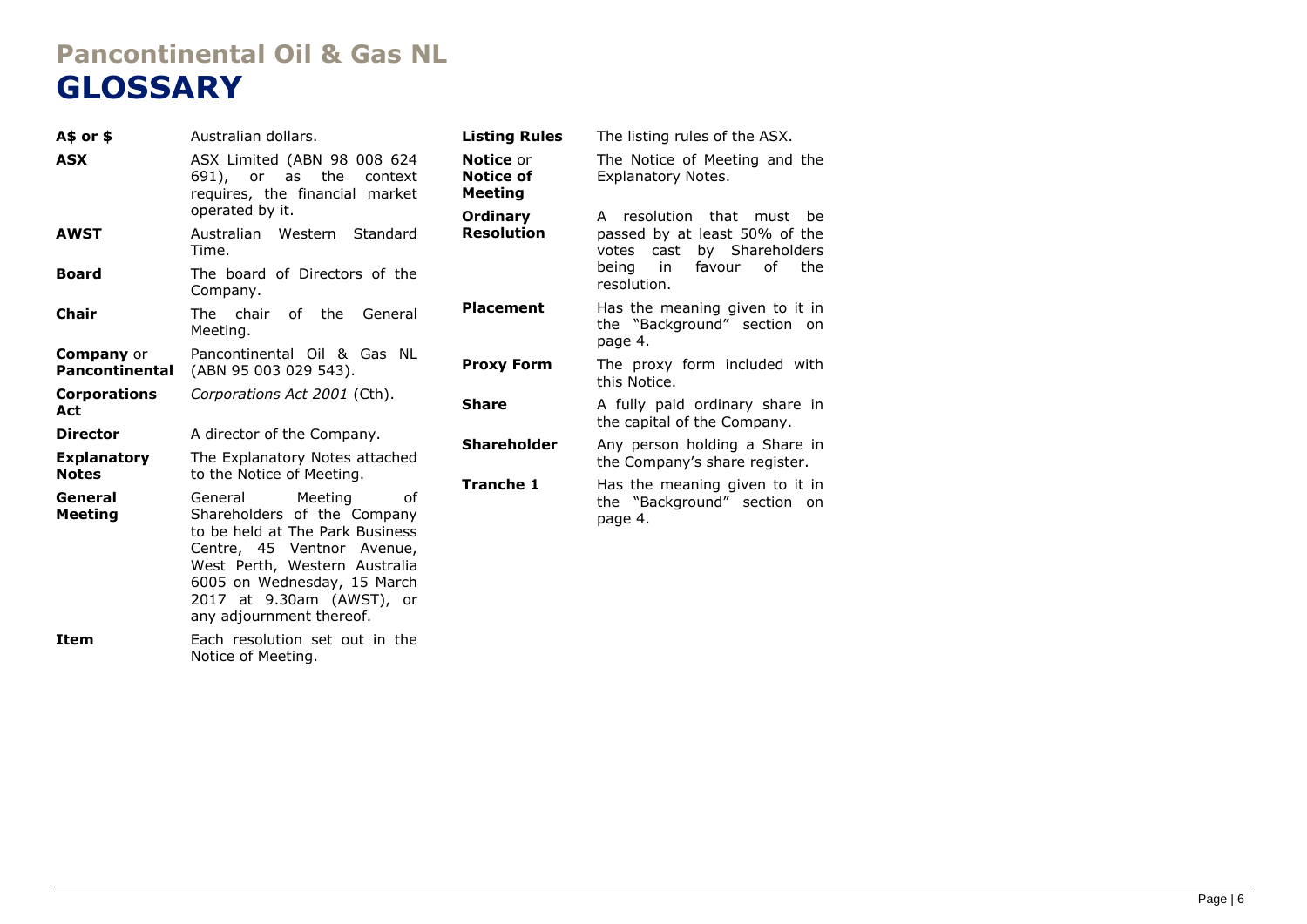### **Pancontinental Oil & Gas NL ABN 95 003 029 543**

# **PROXY FORM**

I/We being a member/s of **Pancontinental Oil & Gas NL** and entitled to attend and vote hereby appoint

the Chair of the General Meeting (mark with an 'X')

| <b>OR</b> |  |
|-----------|--|
|           |  |

If you are not appointing the Chair of the General Meeting as your proxy please write here the full name of the individual or body corporate (excluding the registered securityholder) you are appointing as your proxy.

or failing the individual or body corporate named, or if no individual or body corporate is named, the Chair of the General Meeting, as my/our proxy at the **General Meeting of Shareholders of Pancontinental Oil & Gas NL ABN 95 003 029 543 to be held at The Park Business Centre, 45 Ventnor Avenue, West Perth, Western Australia 6005 on 15 March 2017 at 9:30am (AWST)** and at any adjournment or postponement of that meeting, to act on my/our behalf and to vote in accordance with the following directions or if no directions have been given, as the proxy sees fit.

The Chair of the General Meeting intends to vote all available proxies in favour of each Item.

| <b>ITEM</b> | <b>RESOLUTIONS</b>                                                 | <b>FOR</b> | AGAINST | <b>ABSTAIN</b> |
|-------------|--------------------------------------------------------------------|------------|---------|----------------|
| 1           | Ratification of Placement carried out<br>under Listing Rule 7.1    |            |         |                |
| 2           | Approval for Mr Henry David Kennedy<br>to participate in Placement |            |         |                |
| 3           | Approval for Mr Roy Barry Rushworth<br>to participate in Placement |            |         |                |
|             |                                                                    |            |         |                |

Dated this............................day of.......................................................2017

Please sign on the reverse of this form. If the member is a company, it must sign in accordance with its constitution.

Proxy Forms (and power of attorney, if any, under which the Proxy Form is signed) must be sent by mail to PO Box 1154, West Perth WA 6872 or delivered to Level 1, 10 Ord Street, West Perth, WA 6005 or by fax to +61 8 6363 7099 and must be received no later than 9:30am (AWST) on Monday, 13 March 2017.